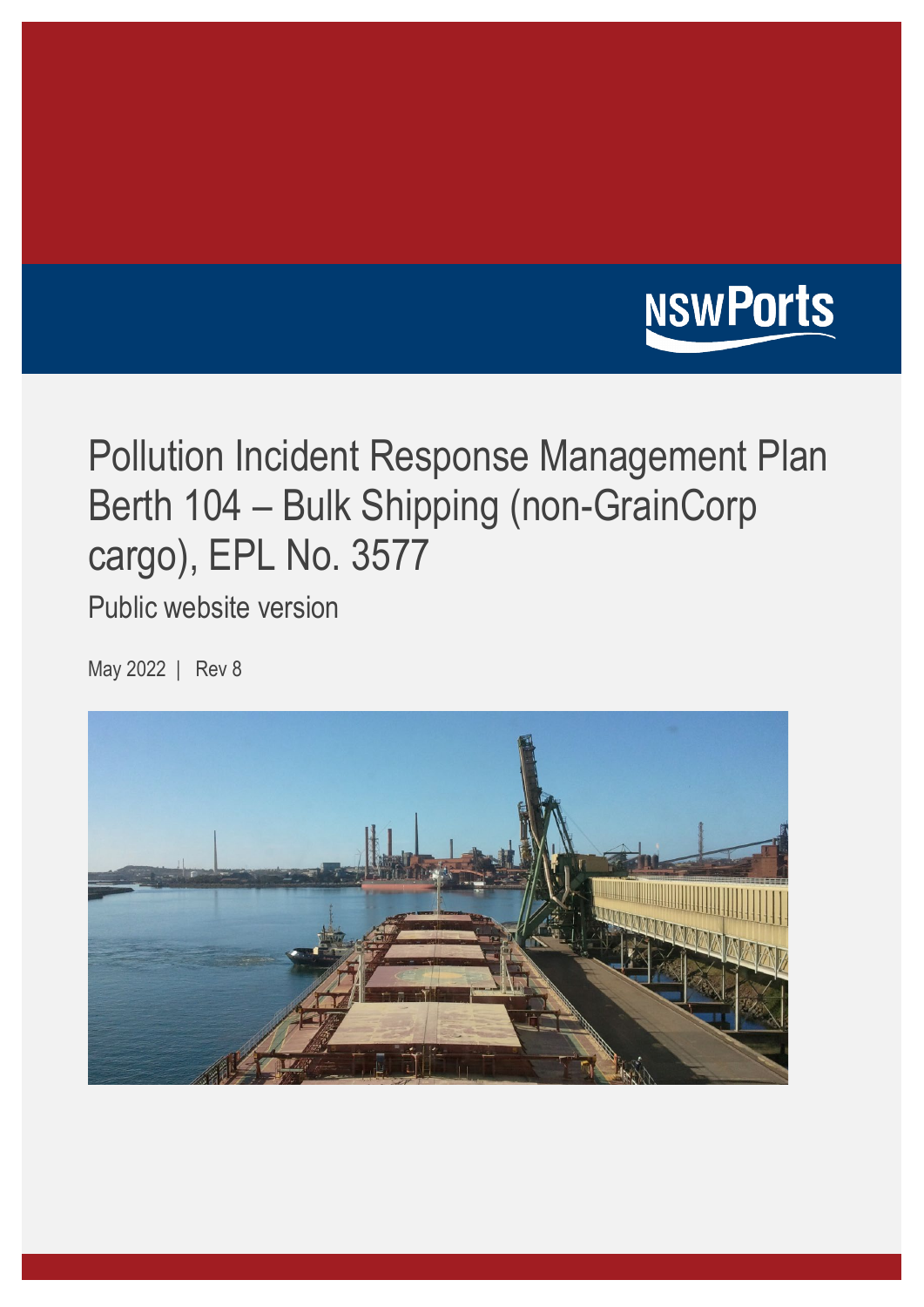## **Contents**

#### **Revisions**

| Rev No.                 | <b>Summary of Changes</b>                                                                                                                           | <b>Date</b> |
|-------------------------|-----------------------------------------------------------------------------------------------------------------------------------------------------|-------------|
| 0                       | Original                                                                                                                                            | 15/03/2014  |
| 1                       | Routine update of contact details                                                                                                                   | 16/03/2015  |
| $\mathbf{2}$            | Routine update of contact details                                                                                                                   | 18/03/2016  |
| 3                       | Routine update of contact details                                                                                                                   | 21/03/2017  |
| $\overline{\mathbf{4}}$ | Routine update of contact details                                                                                                                   | 22/03/2018  |
| 5                       | Annual Review of Plan                                                                                                                               | 01/05/2019  |
| $6\phantom{1}6$         | Routine update of contact details                                                                                                                   | 18/03/2020  |
| 7                       | Annual Review following emergency response exercise on 16.04.2021                                                                                   | 07/05/2021  |
| 8                       | Annual Review of Plan, includes updating references to PIRMP requirements<br>now in Chapter 8, Part 4 of the latest POEO (General) Regulation 2021. | 23/05/2022  |

**NSW Ports Pty Ltd** as trustee for NSW Ports Property Hold Trust ABN 25 674 171 329

**NSW Ports Operations Hold Co** Pty Ltd as trustee for NSW Ports Operations Hold Trust ABN 28 792 171 144

**Port Botany Operations** Pty Ltd as trustee for Port Botany Unit Trust ABN 25 855 834 182

**Port Kembla Operations** Pty Ltd as trustee for Port Kembla Unit Trust ABN 50 132 250 580

**NSW Ports Finance Co** Pty Ltd ABN 83 161 943 497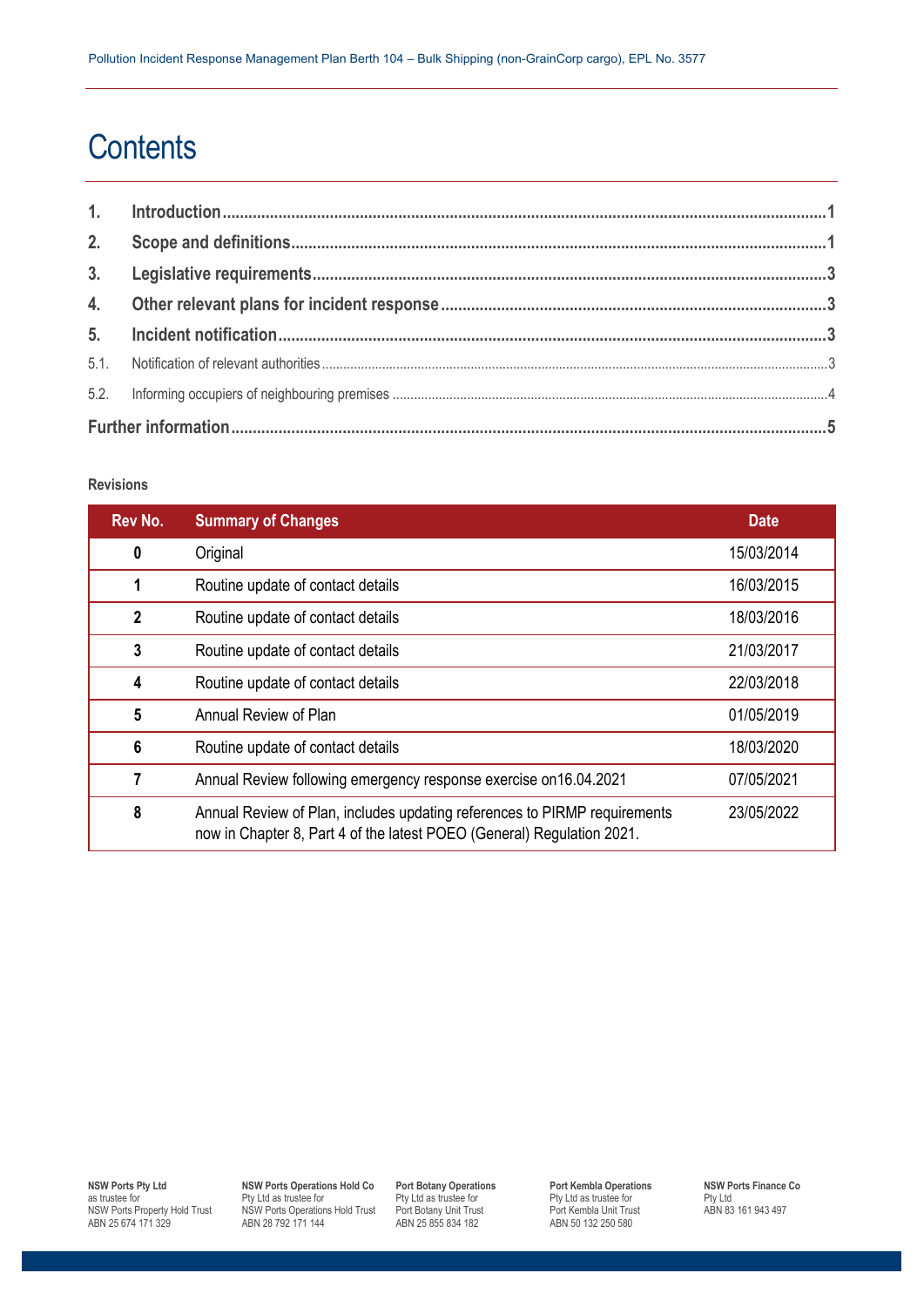### 1. Introduction

Berth 104 is a shipping berth located within the Eastern Basin of Port Kembla's Inner Harbour. The primary use of the berth is for bulk export of grain and import of bulk liquids, which is managed by GrainCorp Operations under its own environment protection licence (EPL No. 3693).

The berth is a common-user facility which can be used for handling a broad variety of bulk products. Port Kembla Operations Pty Ltd (trading as NSW Ports) holds a separate licence (EPL No. 3577) to cover bulk products that may be handled by customers other than GrainCorp and its sub-tenants.

It is a requirement under the *Protection of the Environment Operations Act 1997* (POEO Act) for all licence holders to prepare and implement a Pollution Incident Response Management Plan for their licensed premises.

### 2. Scope and definitions

This Pollution Incident Response Management Plan applies to the shipping of bulk products, other than those handled by GrainCorp and its sub-tenants, over Berth 104 including the following activities:

- Ship loading/unloading
- Road transport of cargo to/from the berth
- Bunkering (i.e. refuelling) of vessels by road tankers
- Deballasting of vessels while at berth
- Other vessel operating activities
- Any other activity associated with the handling of bulk products at the premises

The PIRMP applies to material pollution incidents which originate within the licensed premises. The extent of the premises at Berth 104 to which the EPL applies is shown in Figure 1.

If a pollution incident occurs in the course of an activity so that material harm to the environment is caused or threatened, licensees must immediately implement the plan.

The definition of a *"pollution incident"* provided in the POEO Act is:

*an incident or set of circumstances during, or as a consequence of which there is, or is likely to be, a leak, spill or other escape or deposit of a substance, as a result of which pollution has occurred, is occurring or is likely to occur. It includes an incident or set of circumstances in which a substance has been placed or disposed of on premises, but it does not include an incident or set of circumstances involving only the emission of any noise.*

A pollution incident is required to be notified if there is a risk of *"material harm to the environment"*, which is defined in section 147 of the POEO Act as:

- (a) harm to the environment is material if:
	- (i) it involves actual or potential harm to the health or safety of human beings or to ecosystems that is not trivial, or
	- (ii) it results in actual or potential loss or property damage of an amount, or amounts in aggregate, exceeding \$10,000 (or such other amount as is prescribed by the regulations), and
- (b) loss includes the reasonable costs and expenses that would be incurred in taking all reasonable and practicable measures to prevent, mitigate or make good harm to the environment.

NSW Ports is required to report material pollution incidents *immediately* to the EPA, NSW Health, SafeWork NSW, Wollongong City Council and Fire & Rescue NSW. *"Immediately"* has its ordinary dictionary meaning of promptly and without delay.

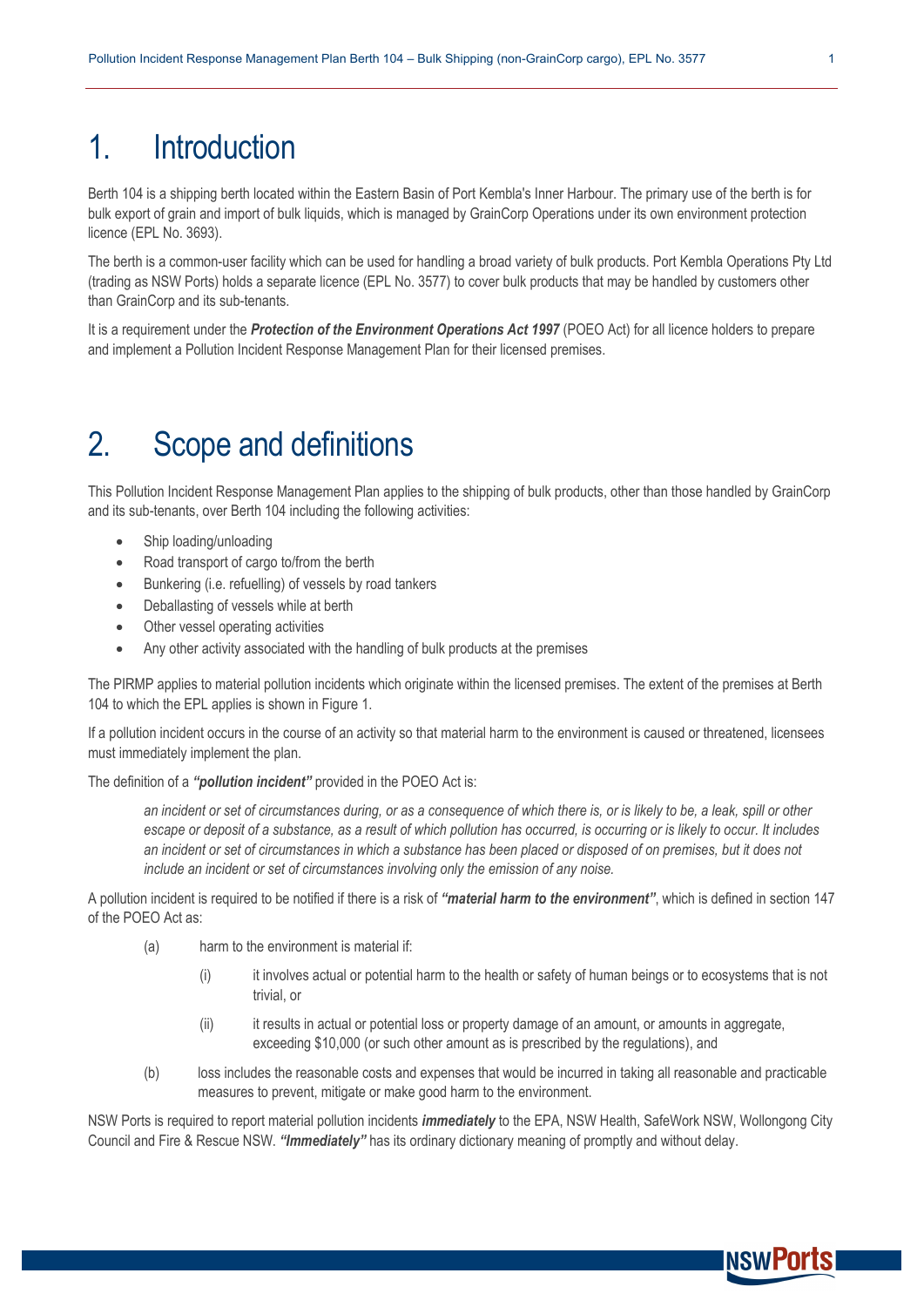



**INSWPOrts**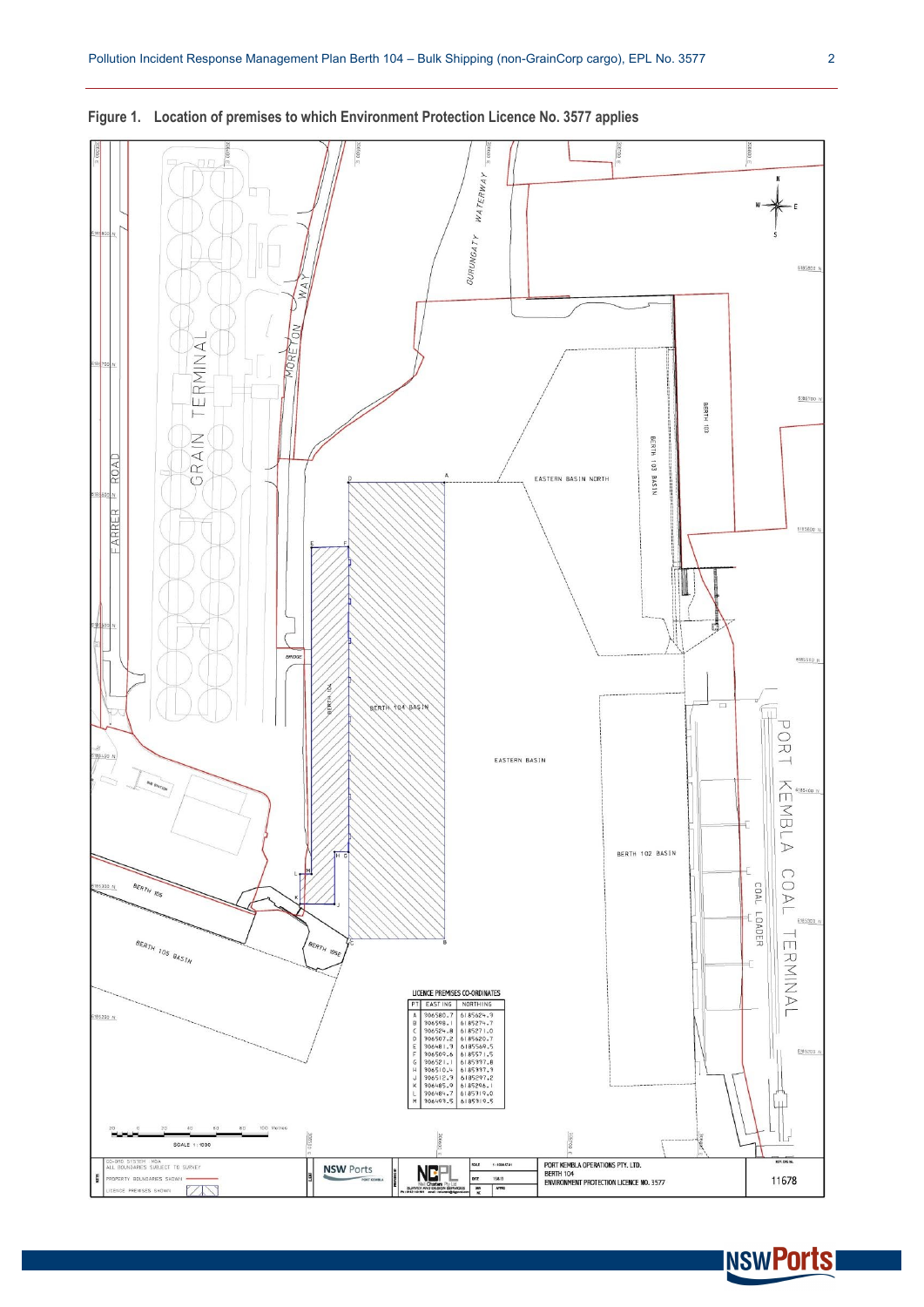### 3. Legislative requirements

The specific requirements for pollution incident response management plans are set out in Part 5.7A of the POEO Act and the *Protection of the Environment Operations (General) Regulation 2021* (POEO(G) Regulation). In summary, this provision requires the following:

- All holders of environment protection licences must prepare a pollution incident response management plan (section 153A, POEO Act).
- The plan must include the information detailed in the POEO Act (section 153C) and be in the form required by the POEO(G) Regulation (section 130).
- Licensees must keep the plan at the premises to which the environment protection licence relates or, in the case of trackable waste transporters and mobile plant, where the relevant activity takes place (section 153D, POEO Act).
- Licensees must test the plan in accordance with the POEO(G) Regulation (section 133).
- If a pollution incident occurs in the course of an activity so that material harm to the environment is caused or threatened, licensees must immediately implement the plan (section 153F, POEO Act).

### 4. Other relevant plans for incident response

Other relevant incident/emergency response plans which may be activated in the event of a pollution incident at Berth 104 are described in Table 1 below.

#### **Table 1. Relevant Plans for Incident/Emergency Response**

| <b>PLAN</b>                                                                    | <b>CUSTODIAN</b>                    |
|--------------------------------------------------------------------------------|-------------------------------------|
| <b>Inner Harbour Emergency Response Plan</b>                                   | <b>NSW Ports</b>                    |
| <b>Port Kembla Marine Oil and Chemical Spill Contingency Plan</b>              | Port Authority of NSW               |
| <b>Shipboard Oil Pollution Emergency Plan</b>                                  | Master of vessels > 400 GT          |
| <b>Shipboard Marine Pollution Emergency Plan for Noxious Liquid Substances</b> | Master of chemical tankers > 150 GT |

### 5. Incident notification

### 5.1. Notification of relevant authorities

If a **pollution incident** that causes or threatens to cause **material harm to the environment** occurs at Berth 104 during shipping of bulk products other than those handled by GrainCorp or its sub-tenants, NSW Ports is obliged to **immediately notify** each relevant authority as identified in the procedure below. Employees have a duty to notify their employer and agents are obliged to notify the principal in relation to incidents of this kind. Notification is not required for incidents that involve only the emission of an odour or noise.

The procedure for notification in the event of an incident or emergency is to call 000 in the first instance if the incident presents an immediate threat to human health or property. Fire and Rescue NSW, the NSW Police, the NSW Ambulance Service and Port Authority of NSW (for waterside pollution incidents only) are the first responders, as they are responsible for controlling and containing incidents. If the incident does not require an initial combat agency, or once the 000 call has been made, notify the *relevant authorities* in the following order:

- NSW Environment Protection Authority (EPA)
- NSW Health Wollongong Public Health Unit
- SafeWork NSW
- Wollongong City Council
- NSW Fire and Rescue (for non '000' emergencies)

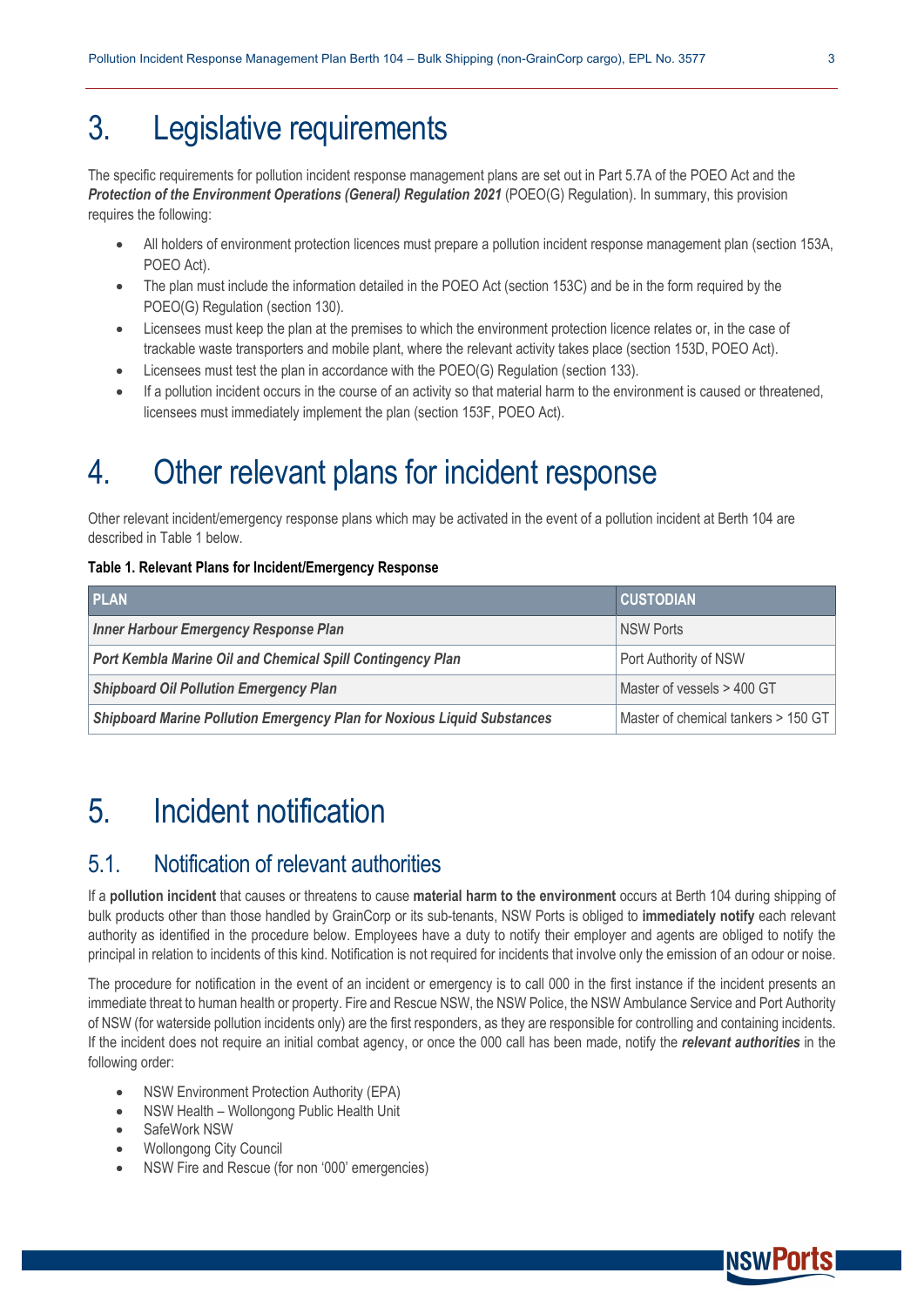The following relevant information about a pollution incident shall be supplied when notifying the relevant authorities:

- a) the time, date, nature, duration and location of the incident;
- b) the location of the place where pollution is occurring or is likely to occur
- c) the nature, the estimated quantity or volume and the concentration of any pollutants involved, if known;
- d) the circumstances in which the incident occurred (including the cause of the incident, if known);
- e) the action taken or proposed to be taken to deal with the incident and any resulting pollution or threatened pollution, if known;

If some of the information described in items c), d) and e) above is not known at the time of the initial notification but becomes known afterwards, that information must be notified to all relevant authorities immediately after it becomes known.

Initial notifications are to be made verbally to each relevant authority and followed by notifications in writing within 7 days of the date on which the incident occurred. Contact details for relevant authorities are provided in Table 3 below.

### 5.2. Informing occupiers of neighbouring premises

After notifying the relevant authorities, NSW Ports shall assess the potential impact of the pollution incident and associated response measures on premises in the vicinity of Berth 104. The premises in the vicinity of the site are occupied by commercial/industrial portrelated businesses. The nearest residential premises are located approx. 1.7 km to the north of the site in Coniston and are unlikely to be affected by a pollution incident at the site.

If a pollution incident creates a significant risk to occupiers of premises in the vicinity of Berth 104 in terms of:

- risk of harm to human health, safety or property; or
- potential disruption to business activities or site access,

then NSW Ports will notify the occupiers of the potentially affected premises. Initial notification shall be made verbally by telephone. Further updates regarding the incident and progress of the response efforts may be made verbally or in writing by SMS or email.

In the unlikely event that areas beyond the port boundaries are affected by a pollution incident, information shall be provided by media release and publication on the NSW Ports website [\(www.nswports.com.au\)](http://www.nswports.com.au/). Information shall be updated regularly as the incident response progresses.

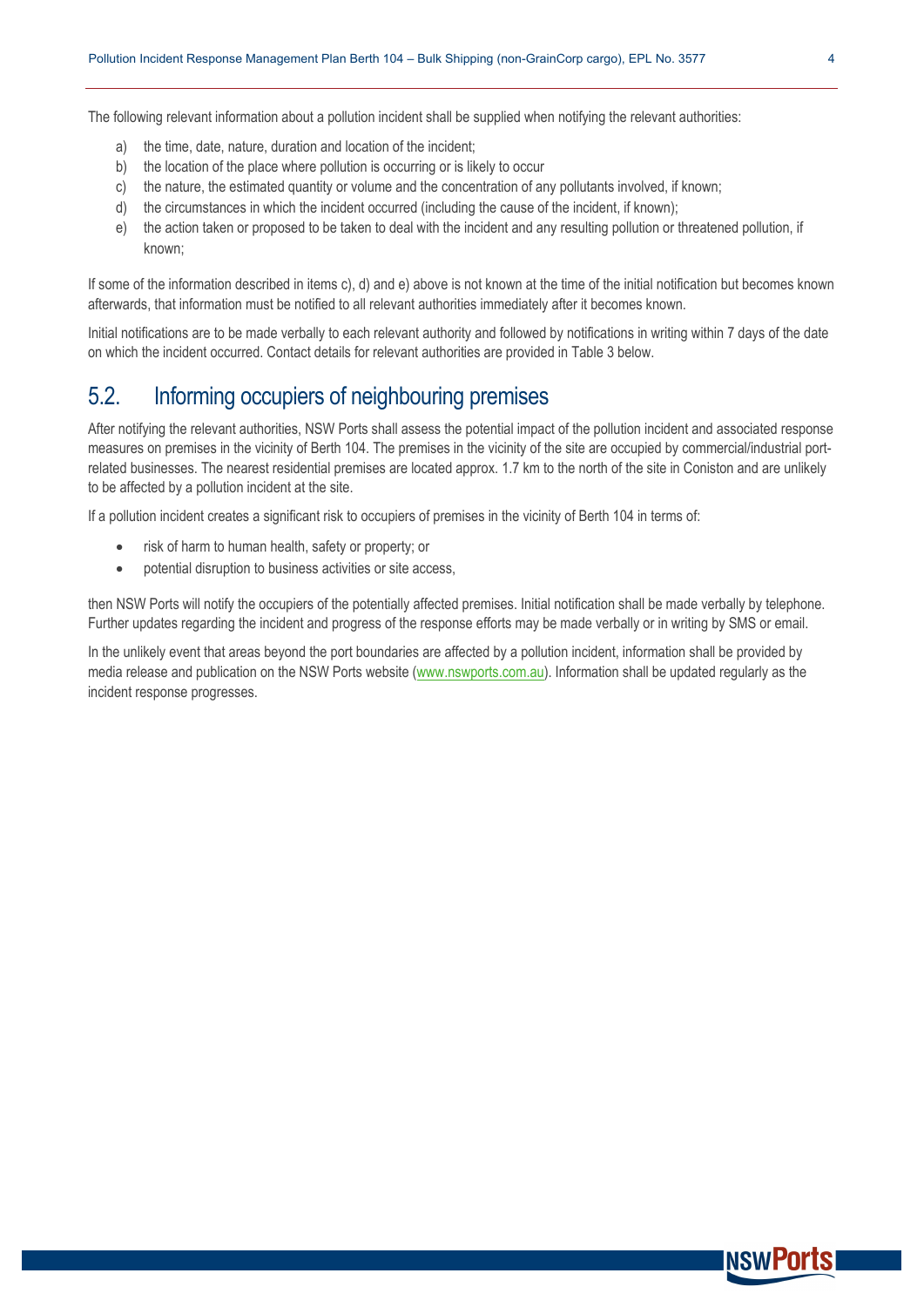#### **Table 2. – Emergency and Incident Response Contact Numbers for Berth 104**

| <b>Agency</b>                                             | <b>Phone Number</b>                                                                               |
|-----------------------------------------------------------|---------------------------------------------------------------------------------------------------|
| <b>Emergency</b>                                          | 000                                                                                               |
| <b>Environment Protection Authority (EPA)</b>             | 131 555 (24 hours)                                                                                |
| <b>NSW Health</b><br><b>Wollongong Public Health Unit</b> | 1300 066 055 or (02) 4222 5000 (Wollongong Hospital and<br>ask for Public Health Officer on call) |
| <b>Wollongong City Council</b>                            | (02) 4227 7111 (24 hours)                                                                         |
| SafeWork NSW                                              | 13 10 50                                                                                          |
| <b>Fire and Rescue NSW</b>                                |                                                                                                   |
| <b>Emergency</b>                                          | 000                                                                                               |
| Non-emergency - Hazmat Unit, Shellharbour                 | (02) 4297 4485                                                                                    |
| Non-emergency - Wollongong Fire Station                   | (02) 4224 2020                                                                                    |
| <b>NSW Ports - Office Hours</b>                           | 1300 922 524                                                                                      |
| <b>After hours - Port Operations Manager</b>              | 0417 217 274                                                                                      |
| <b>After hours - BSMS Security</b>                        | (02) 4225 7935, Mob: 0434 423 935                                                                 |
| <b>Port Authority of NSW VTIC</b>                         | (02) 4274 4571 (marine pollution incidents only)                                                  |
| <b>Police</b>                                             |                                                                                                   |
| <b>Emergency</b>                                          | 000                                                                                               |
| Non-emergency - Wollongong LAC                            | (02) 4226 7899                                                                                    |
| <b>Ambulance</b>                                          |                                                                                                   |
| <b>Emergency</b>                                          | 000                                                                                               |
| Non-emergency - Warrawong                                 | (02) 9320 7777                                                                                    |
| Non-emergency - West Wollongong                           | (02) 4227 0222                                                                                    |